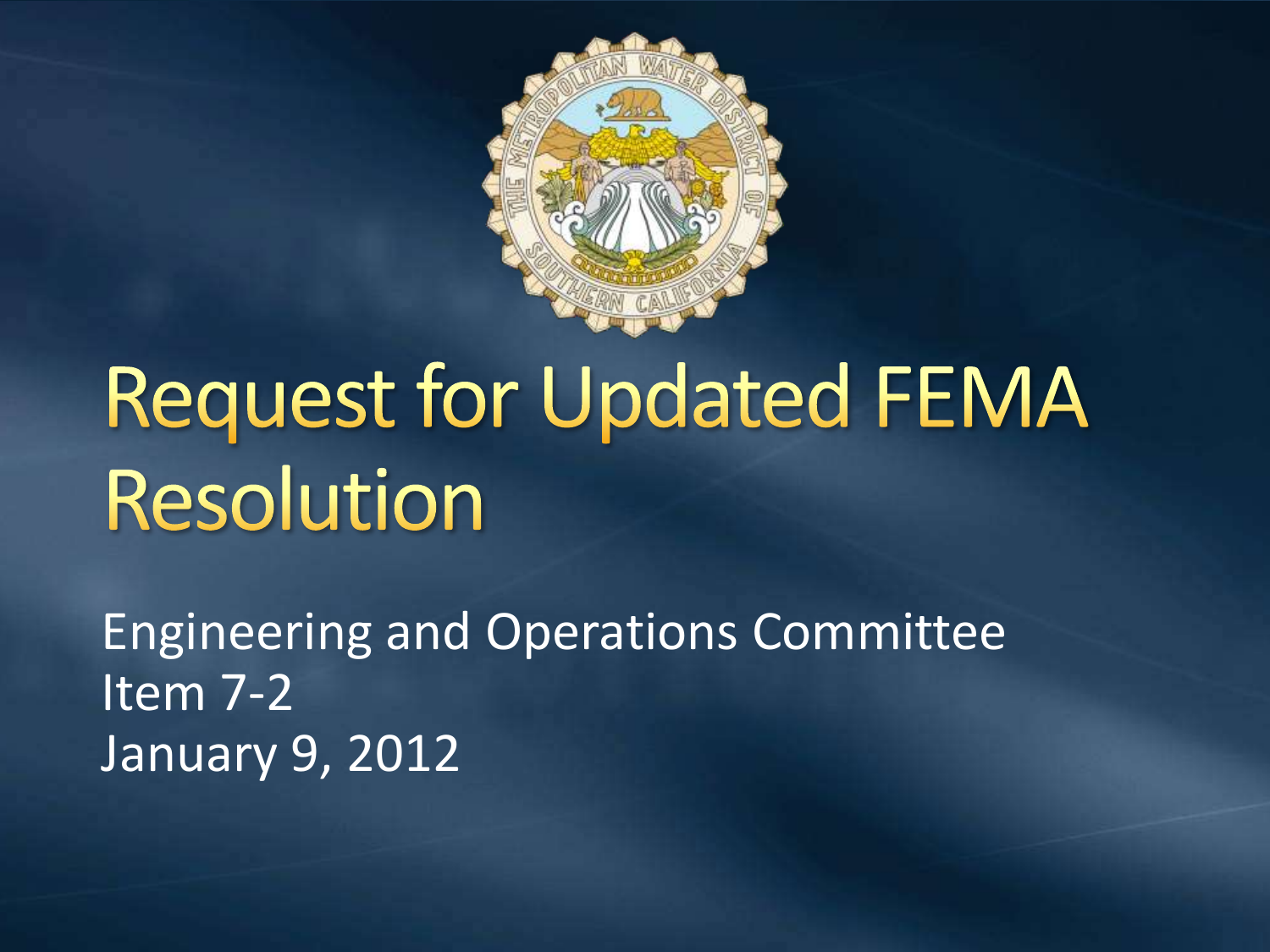### **Current Action**

- **The California Emergency Management Agency** (CalEMA) has a new policy that requires FEMA applicants to resubmit a Resolution every three years for FEMA Reimbursement
- **The Resolution identifies three agents for Metropolitan** that can sign official correspondence and receive FEMA reimbursement payments
- Board approval is required to update this Resolution٠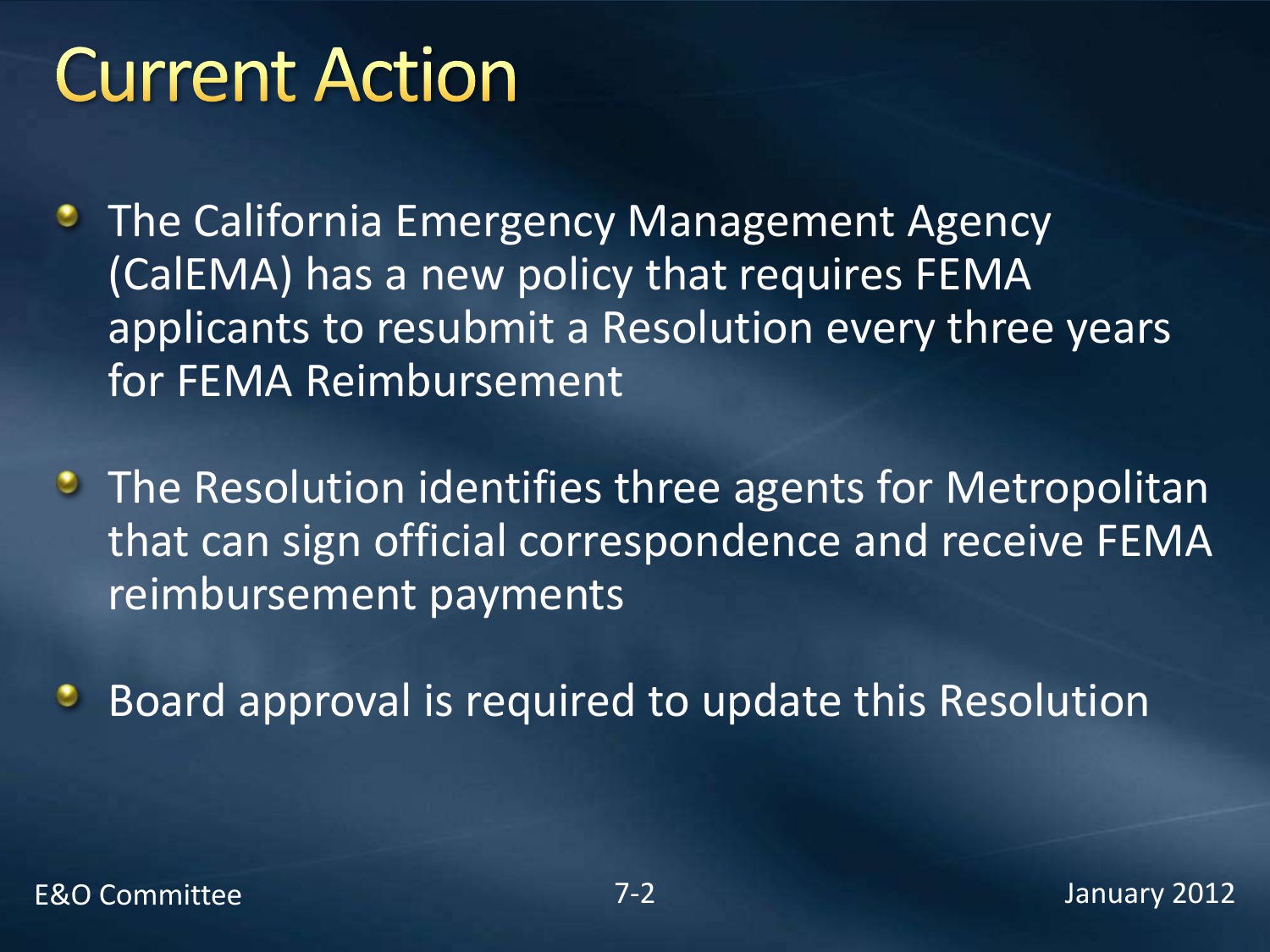### **Federal and State Disaster Assistance**

- Disaster assistance becomes available when a disaster has been declared by the Governor or the President
- Metropolitan is eligible for disaster assistance for ٠ repairing disaster related damage in its service area because we provide a vital service to the community
- Over the past 20 years, Metropolitan has received  $\bullet$ about \$12 million in reimbursement for disaster related damage repair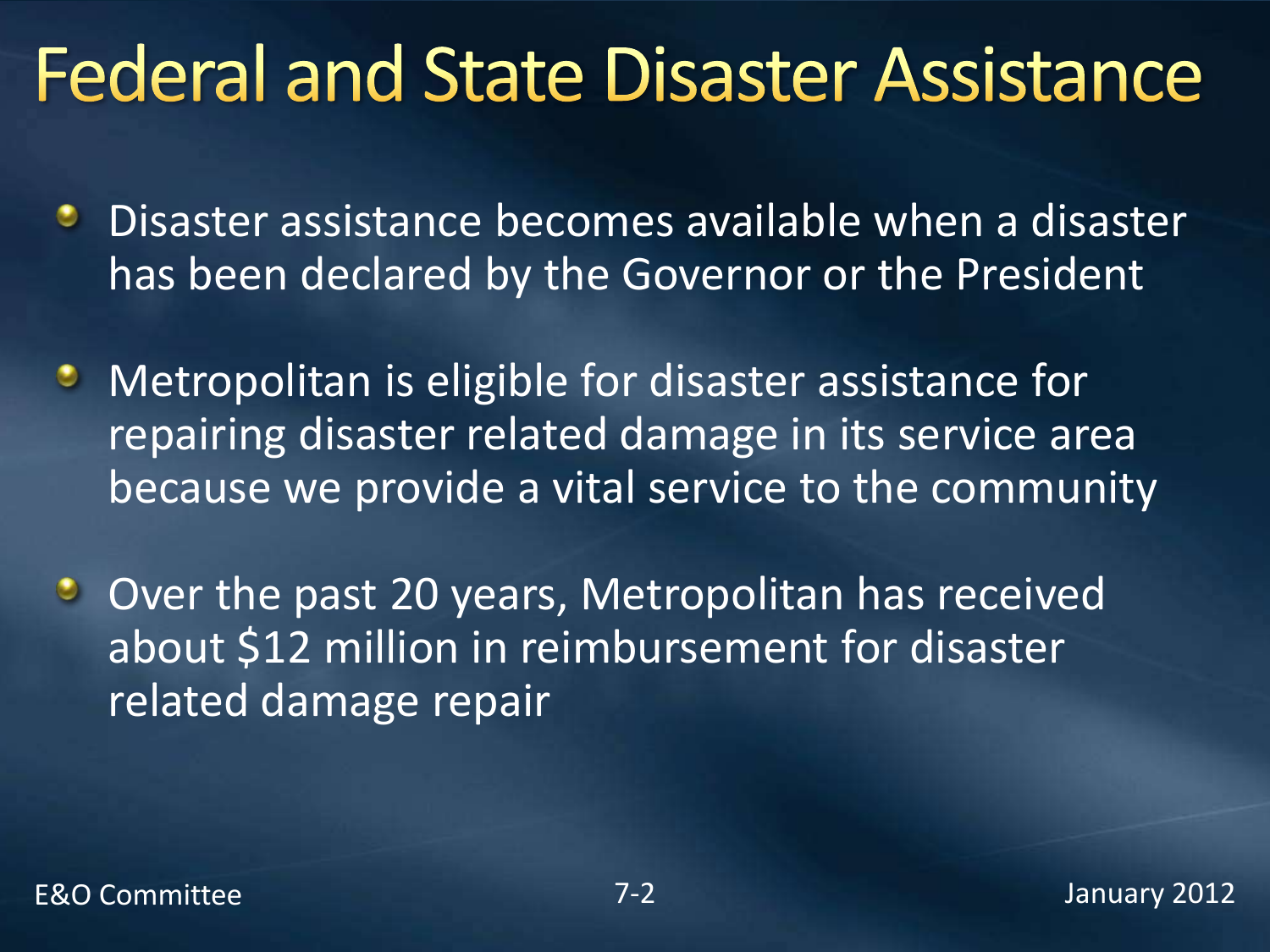# **Examples of Past Reimbursable Events**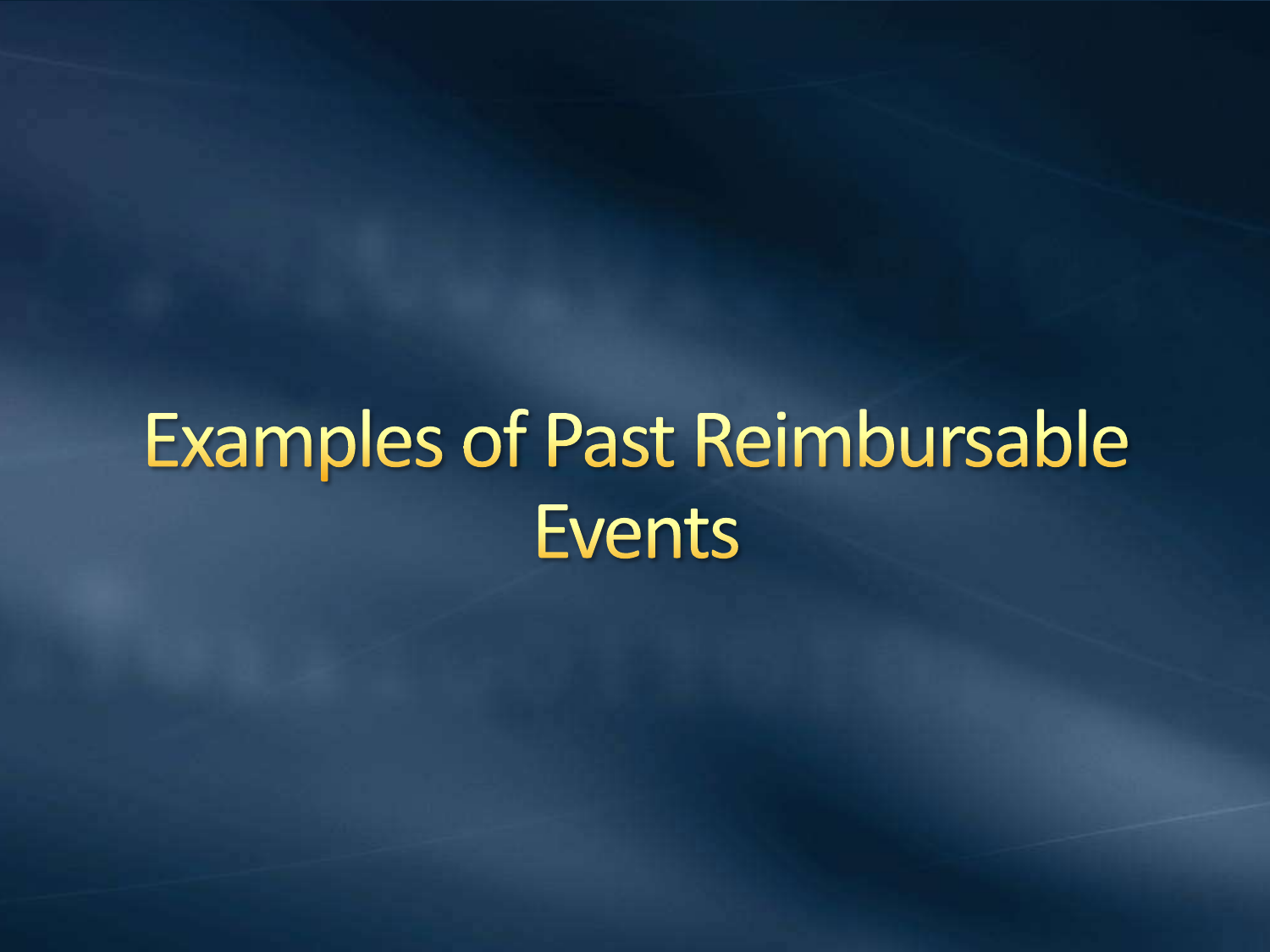# **Winter Storms of 2005**

- System-wide severe flooding
- Total damage reimbursement: \$2.0 Million
- Repairs addressed erosion damage and flooding

Allen McColloch Pipeline **Control Structure** Olinda Pressure Control Structure



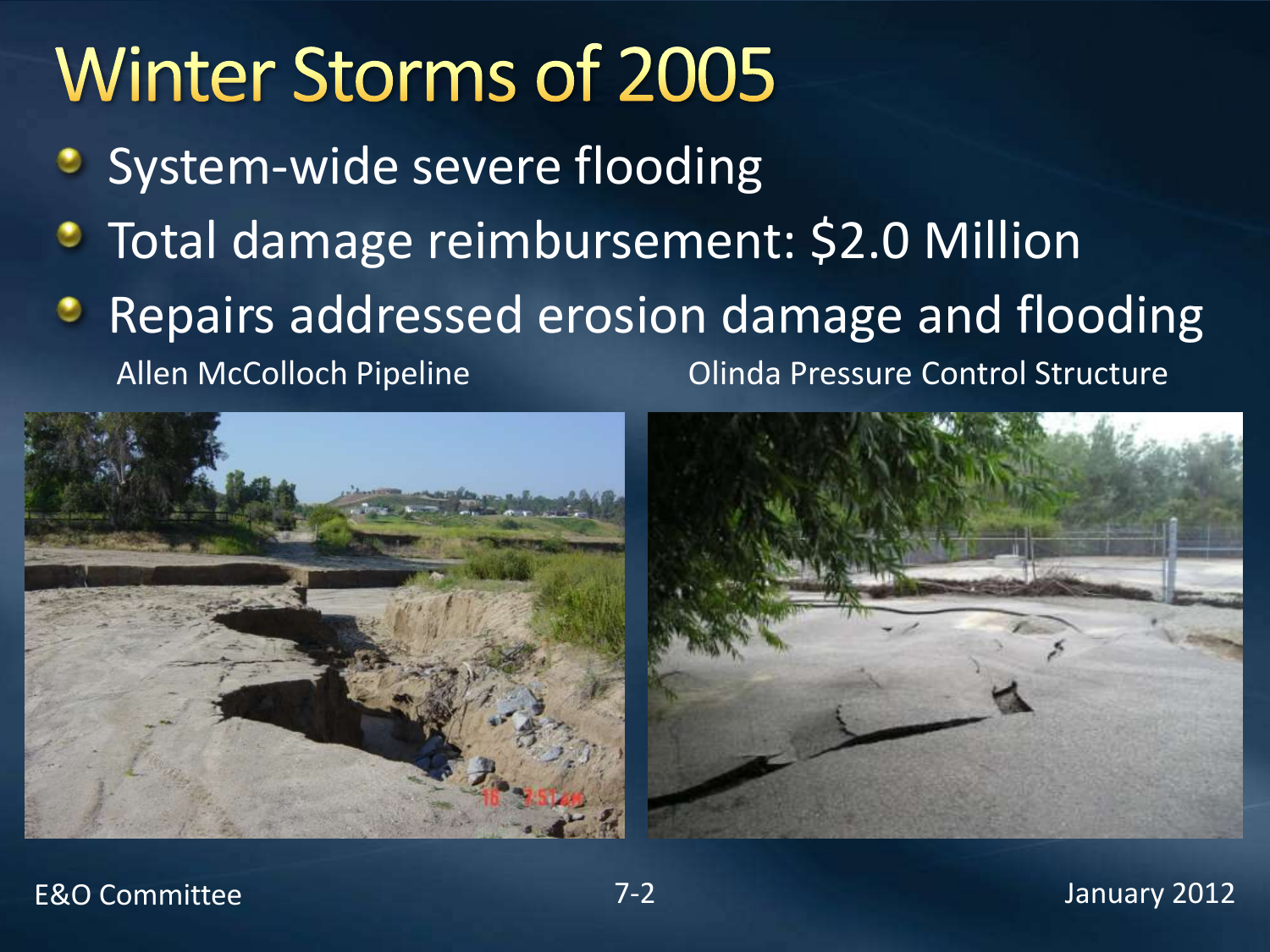### **Fire Storms of 2007 & 2008**

- **Rice Wildfire, Freeway Complex Fire and the** Sayre fire
- **Total damage reimbursement: \$2.0 Million**

OC-71 Service Connection Structure - 2007 Fiber Optic Cable at Diemer - 2008





#### E&O Committee 7-2 January 2012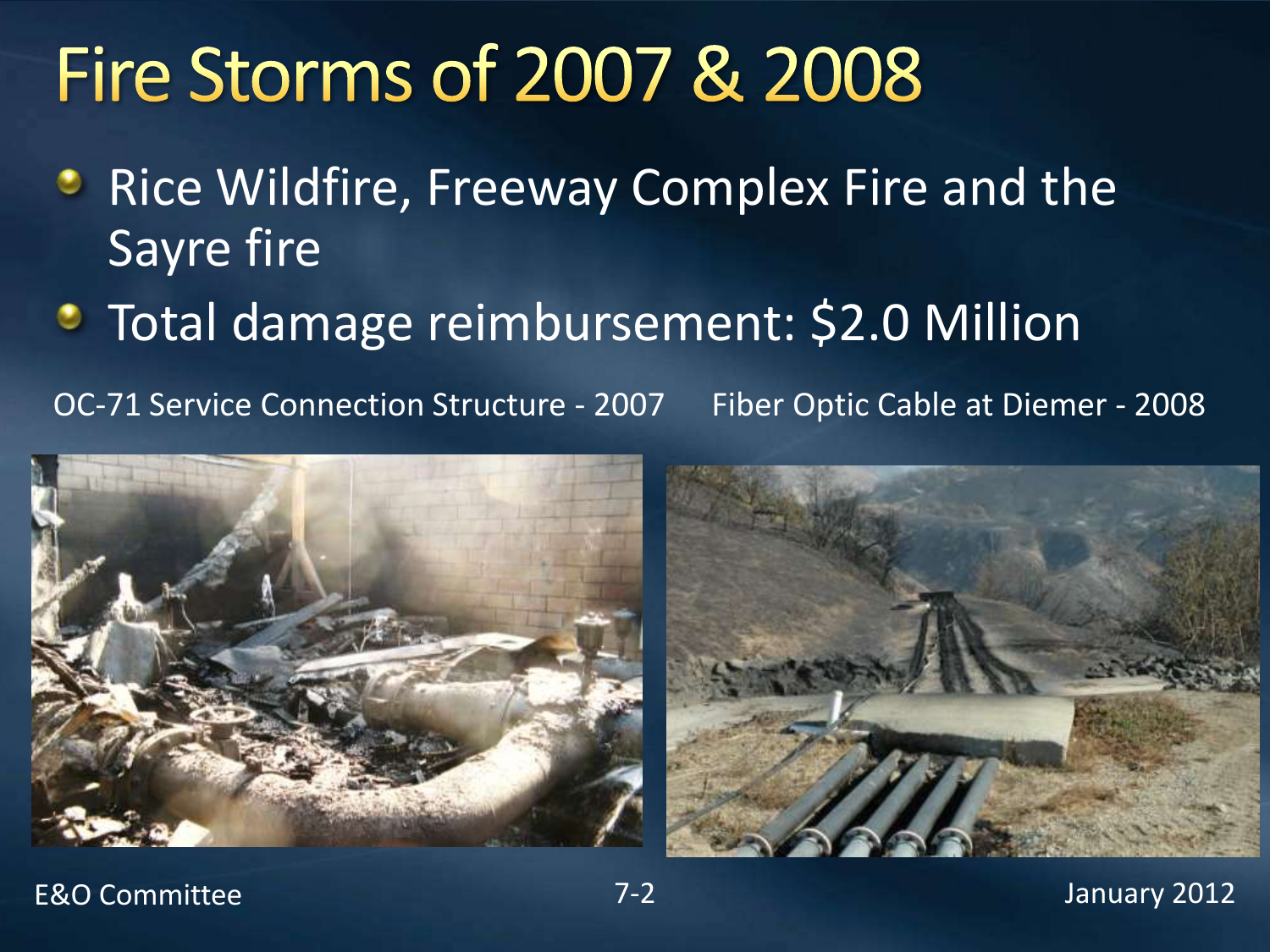# **Board Options**

#### Option #1 ಿ

- Adopt CEQA determination O
- Adopt resolution designating authorized agents ٠
- $\bullet$ Option #2
	- Do not adopt resolution designating authorized  $\bullet$ agents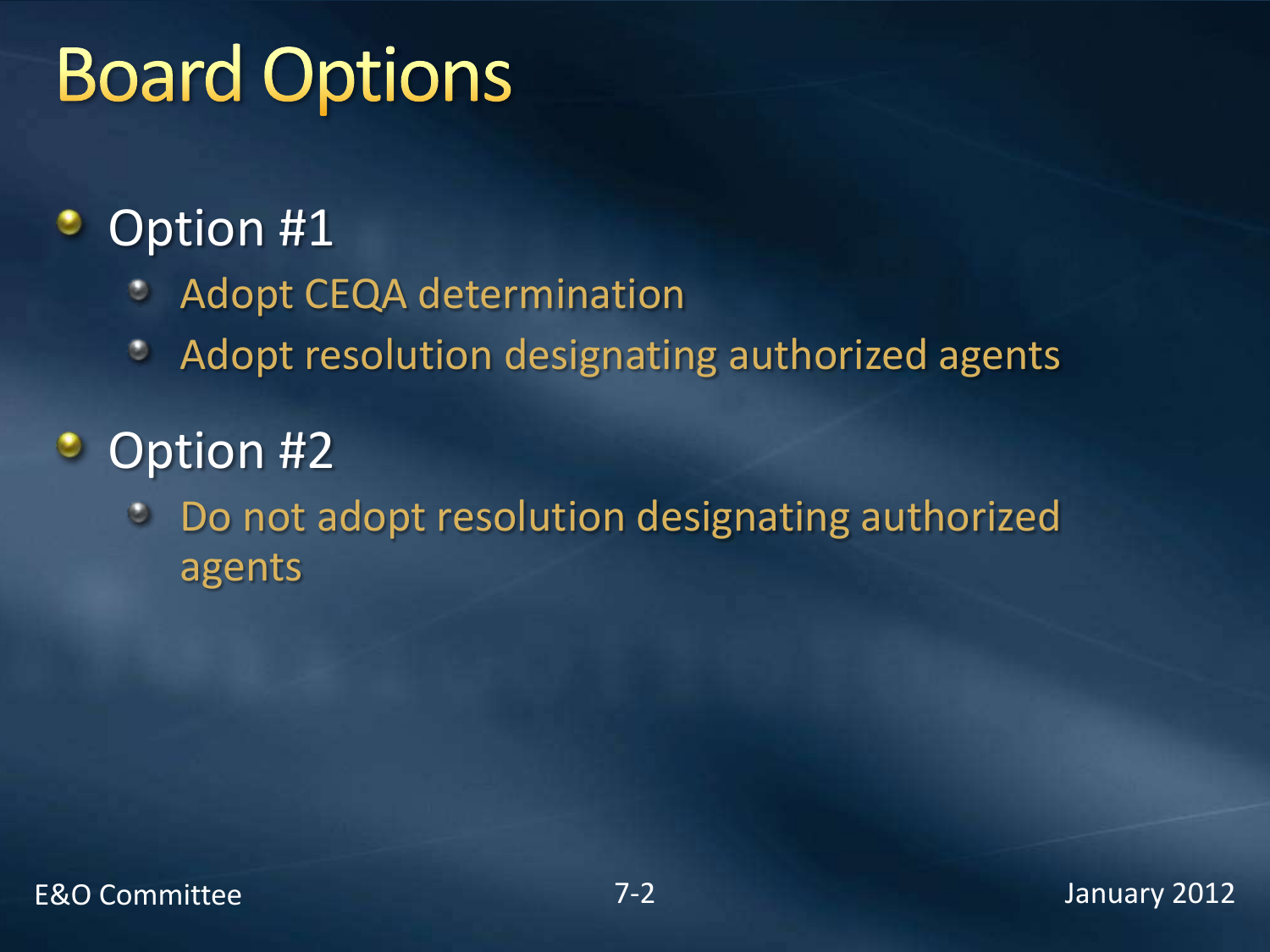# **Staff Recommendation**

#### Option #1۰